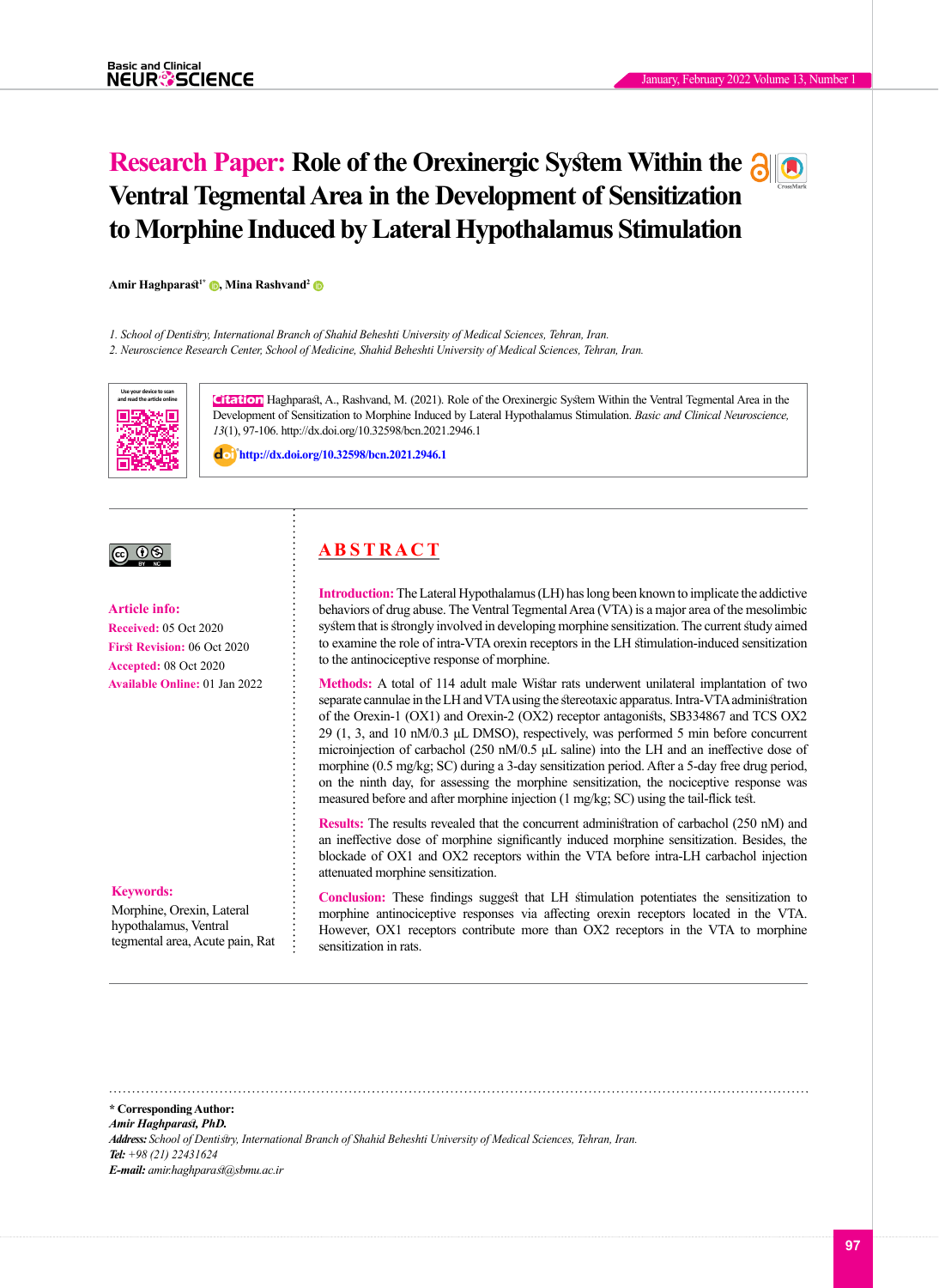## **Highlights**

- LH stimulation enhances sensitization to the ineffective dose of morphine
- Intra-VTA OX1 receptor involves in morphine sensitization-induced by LH stimulation
- Intra-VTA OX2 receptor involves in morphine sensitization-induced by LH stimulation

#### **Plain Language Summary**

Behavioral sensitization, such as sensitization to the antinociceptive response of drugs, which defines as an enhanced systemic reaction to the same dose of addictive drugs, occurs in response to continuous and intermittent administration of these drugs. The Lateral Hypothalamus (LH) sends the orexinergic projections to the various regions of the brain and stimulation of LH induces sensitization to the antinociceptive response of morphine. The Ventral tegmental area (VTA) is a region of the brain that is strongly involved in developing morphine sensitization and receives orexinergic projections of LH. The current study aimed to examine the role of orexin receptors within the VTA in the LH stimulation-induced sensitization to the antinociceptive response of morphine in rats. In this study orexin-1 (OX1) and orexin-2 (OX2) receptors within the VTA region were blocked using their antagonists. After five minutes chemical stimulation of LH was done using carbachol microinjection into this area and ineffective dose of morphine was injected subcutaneously. These interventions were done for three consecutive days as sensitization period. After a 5-day free drug period, on the ninth day, for assessing the morphine sensitization, the nociceptive response was measured. The results revealed that the concurrent administration of LH stimulation and an ineffective dose of morphine significantly induced morphine sensitization. Besides, the blockade of OX1 and OX2 receptors within the VTA before LH stimulation attenuated sensitization to the antinociceptive response of morphine. Therefore, the orexinergic system plays an important role in morphine sensitization and can be considered as one of the potential targets to increase the analgesic effect of morphine.

#### **1. Introduction**

**M**

orphine is a valuable drug in the clinic for its analgesic properties. Morphine use is, however, limited because of its addictive nature. Development of behavioral sensitization, defined as an

enhanced systemic reaction to the same dose of morphine or any other addictive substance, occurs in response to continuous and intermittent administration of these drugs in rodents [\(Lv et al., 2019;](#page-9-0) Reisi, Bani-Ardalan, Zarepour, & Haghpara[st, 2014;](#page-9-1) [Vezina & Leyton,](#page-9-2)  [2009\).](#page-9-2) Several neurotransmitters and neuromodulators are involved in opioid-induced behavioral sensitization, including dopamine [\(Charmchi, Zendehdel, & Hagh](#page-8-0)[parast, 2016\),](#page-8-0) glutamate [\(Sepehrizadeh, Sahebgharani,](#page-9-3)  [Ahmadi, Shapourabadi, Bozchlou, & Zarrindast, 2008\)](#page-9-3), serotonin [\(Pang et al., 2016\),](#page-9-4) and orexin (Łupina et al., [2018;](#page-9-5) Razavi, Karimi, Bani-Ardalan, & Haghpara[st,](#page-9-6)  [2014\)](#page-9-6). The Ventral Tegmental Area (VTA) and Nucleus Accumbens (NAc) play a predominant role in developing morphine sensitization via dopamine receptor activation [\(Reisi et al., 2014\)](#page-9-1). Orexinergic neurons located in the Lateral Hypothalamus (LH) evoke their effects via two metabotropic receptors: Orexin receptor type 1 (OX1) and Orexin receptor type 2 (OX2), which are widely distributed in the various brain areas [\(Marcus &](#page-9-7)  [Elmquist, 2006;](#page-9-7) [Sakurai et al., 1998\)](#page-9-8). The lateral hypothalamus sends orexinergic projections all over the mesolimbic dopaminergic pathway such as VTA [\(Fadel &](#page-8-1)  [Deutch, 2002\)](#page-8-1), a cerebral region that is highly involved in behavioral sensitization [\(Borgland, Taha, Sarti, Fields,](#page-8-2)  [& Bonci, 2006\),](#page-8-2) and chemical stimulation of LH has been shown to involve in pain modulation via acting on orexin receptors located in this area [\(Ezzatpanah,](#page-8-3)  [Babapour, & Haghparast, 2016\)](#page-8-3). Generally, the mesocorticolimbic pathway is a dopaminergic projection derived from VTA into the NAc and the prefrontal cortex, which participates in addictive behaviors (Stott  $\&$  Ang, [2013\)](#page-9-9). Our laboratory's prior work revealed that chemical stimulation of LH potentiated morphine sensitization in the Conditioned Place Preference (CPP) paradigm through the OX1 receptors located in the VTA region in rats' brain [\(Razavi et al., 2014\)](#page-9-6). Although many studies have been performed in the context of morphine sensitization, few have indicated the alterations of antinociceptive effects of morphine in morphine-sensitized animals [\(Zarrindast, Asgari-Afshar, & Sahebgharani, 2007\)](#page-9-10). So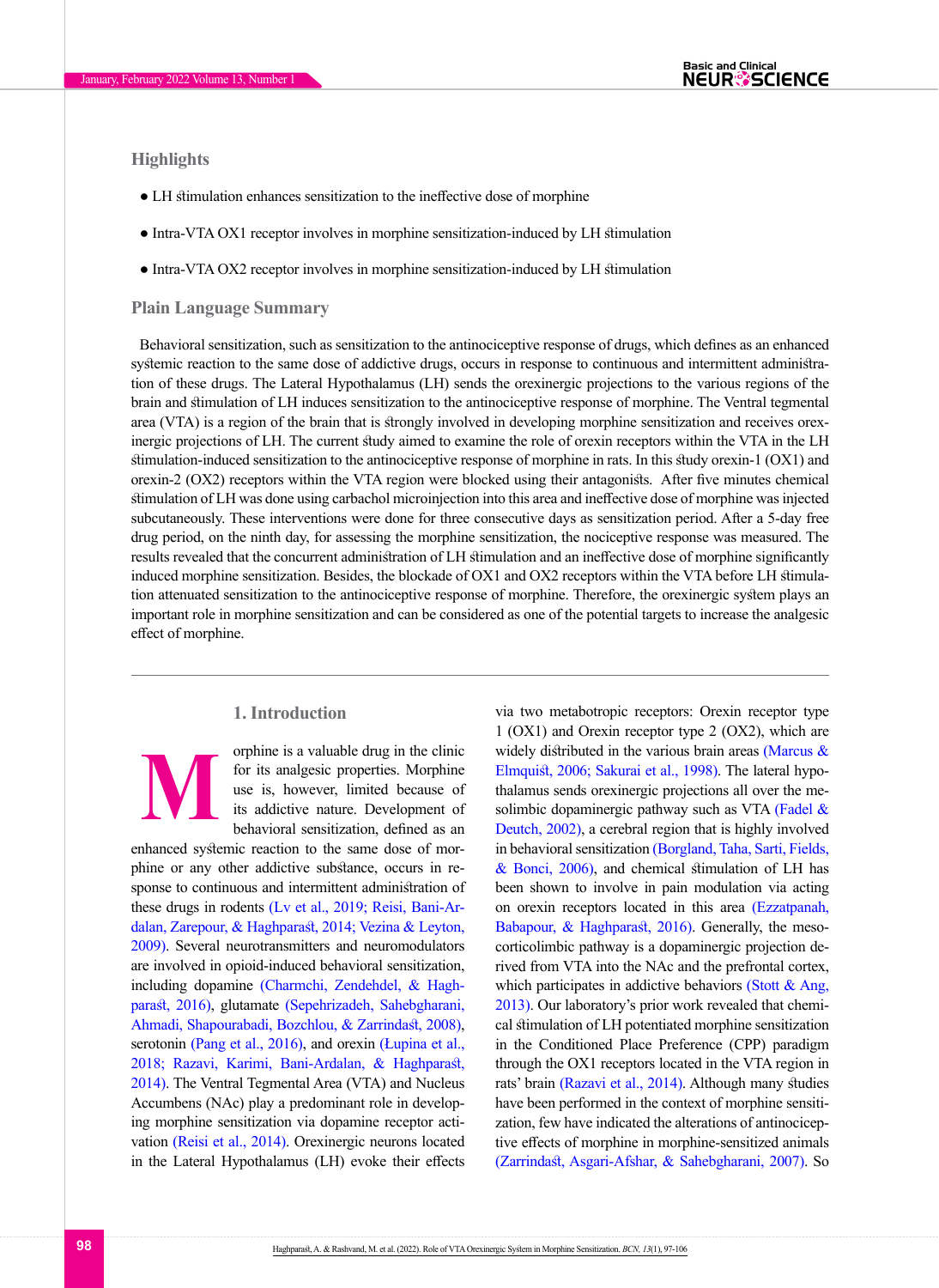considering that the mesolimbic dopamine system has a crucial role in the induction of morphine sensitization and given the distribution of orexinergic projections all over the mesolimbic system, including the VTA, it seems essential to study the role of LH in the induction of sensitization to morphine antinociceptive responses and the potential role of intra-VTA OX1 and OX2 receptors in this phenomenon.

#### **2. Methods**

#### **Study animals**

A total of 114 adult male Wistar rats (Pasteur Institute, Tehran, Iran; 220-250 gr) were randomly chosen and assigned into 18 groups (n=6-8 in each group). Animals were maintained in a 12/12 h light/dark cycle with food and water ad libitum. All experimental protocols were carried out in accordance with the Guide for the Care and Use of Laboratory Animals (National Institutes of Health Publication No. 80-23, revised 1996) and were confirmed by the Research and Ethics Committee of Shahid Beheshti University of Medical Sciences (IR. SBMU.PHNS.REC.1398.133), Tehran, Iran.

#### **Surgical preparation**

The animals were anesthetized with Intraperitoneal (IP) administration of xylazine 2% (10 mg/kg) and ketamine 10% (100 mg/kg) mixture and placed in a stereotaxic instrument (Stoelting, USA). Two stainless steel guide cannulae (23-gauge, 11 mm in length) were implanted unilaterally (right or left side) into the LH and VTA injection sites and anchored with a steel screw. The incision was closed with dental cement. The coordinates for the VTA region according to the Paxinos and Watson rat brain atlas [\(Paxinos & Watson, 1982\)](#page-9-11) were as follows: Anteroposterior  $(AP) = 4.8$  mm caudal to bregma, Lateral to midline (Lat) =  $\pm 0.9$  mm, Dorsoventral (DV)  $= 8.3$  mm ventral from the skull surface. Also, the coordinates for LH were as follows:  $AP = -2.92$  mm, Lat =  $\pm$  1 mm and DV = 8.1 mm ventral to the skull surface. Rats were then allowed to recover for one week before the beginning of experiments.

#### **Drugs and drug administration**

In this study, the following drugs were used: morphine sulfate dissolved in 0.9% sterile saline (Temad, Tehran, Iran), different solutions (62.5, 125, and 250 nM) of carbachol (Sigma-Aldrich, USA), which were dissolved in 0.5 μL saline. Different doses of SB334867 (1, 3, and 10 nM) as an OX1 receptor antagonist or TCS OX2 29 (1, 3, and 10 nM) as an OX2 receptor antagonist (Tocris Bioscience, Bristol, UK) were dissolved in 0.3 μL dimethyl sulfoxide 12% (DMSO; Sigma-Aldrich, Germany) as a vehicle of both orexin receptor antagonists. All drugs or vehicle solutions were infused slowly over 60 s. All microinjections were conducted in animals via a stainless-steel injector (30-gauge needle) connected to a 1-µL Hamilton syringe via a polyethylene tube (PE-20).

#### **Tail-flick test**

In this study, morphine sensitization was assessed by the antinociceptive response of morphine. The nociceptive response was measured using the tail-flick apparatus (Harvard Apparatus, USA). A thermal stimulus was applied in succession 3, 5, or 7 cm from the caudal tip of the tail. An automatic sensor detected the tail-flick response and reaction time between the onset of the thermal stimulus and tail-flick response recorded as Tail-Flick Latency (TFL). The rats were tested before and 5, 15, and 30 min after morphine injection (1 mg/kg; SC). The obtained value of each TFL time was calculated on the average of two consecutive tail-flick tests at each time point. The radiant heat intensity was manually set at 45% of the maximum intensity that yields baseline TFL values in 3-4 s. A cut-off time of 10 s was applied to avoid tissue damage.

The TFL value was expressed as a percentage of maximal possible effect (%MPE), calculated as follows:

$$
^o\hspace{-6pt}/\textrm{MPE}\hspace{-1pt}=\hspace{-1pt}\frac{Pos1\hspace{-1pt}\textrm{-}drug\hspace{-1pt}\textrm{admin} \textrm{ifration\hspace{-1pt}latency(s)\hspace{-1pt}-Baseline\hspace{-1pt}latency(s)\hspace{-1pt}}{Cut\hspace{-1pt}\textrm{-}off\hspace{-1pt}value(s)\hspace{-1pt}-Baseline\hspace{-1pt}latency(s)}\times 100
$$

#### **Experimental design**

Briefly, animals received intra-LH carbachol after intra-VTA OX1/OX2 receptor antagonists, followed by an ineffective dose of morphine (0.5 mg/kg; SC) for 3 consecutive days as a sensitization period. Then, after five days of free drug administration, on the ninth day, the tail-flick test was performed before and after the morphine (1 mg/kg; SC) injection [\(Figure 1\).](#page-3-0)

**The effect of morphine injection during sensitization period on the induction of morphine sensitization** 

To understand the effect of morphine (5 mg/kg; SC) administration for three consecutive days (sensitization period) on the development of morphine sensitization, the rats received saline (1 mL/kg; SC) or morphine (5 mg/kg; SC) during sensitization period. After five days of free drug administration, on the ninth day, the tailflick test was performed before and after morphine in-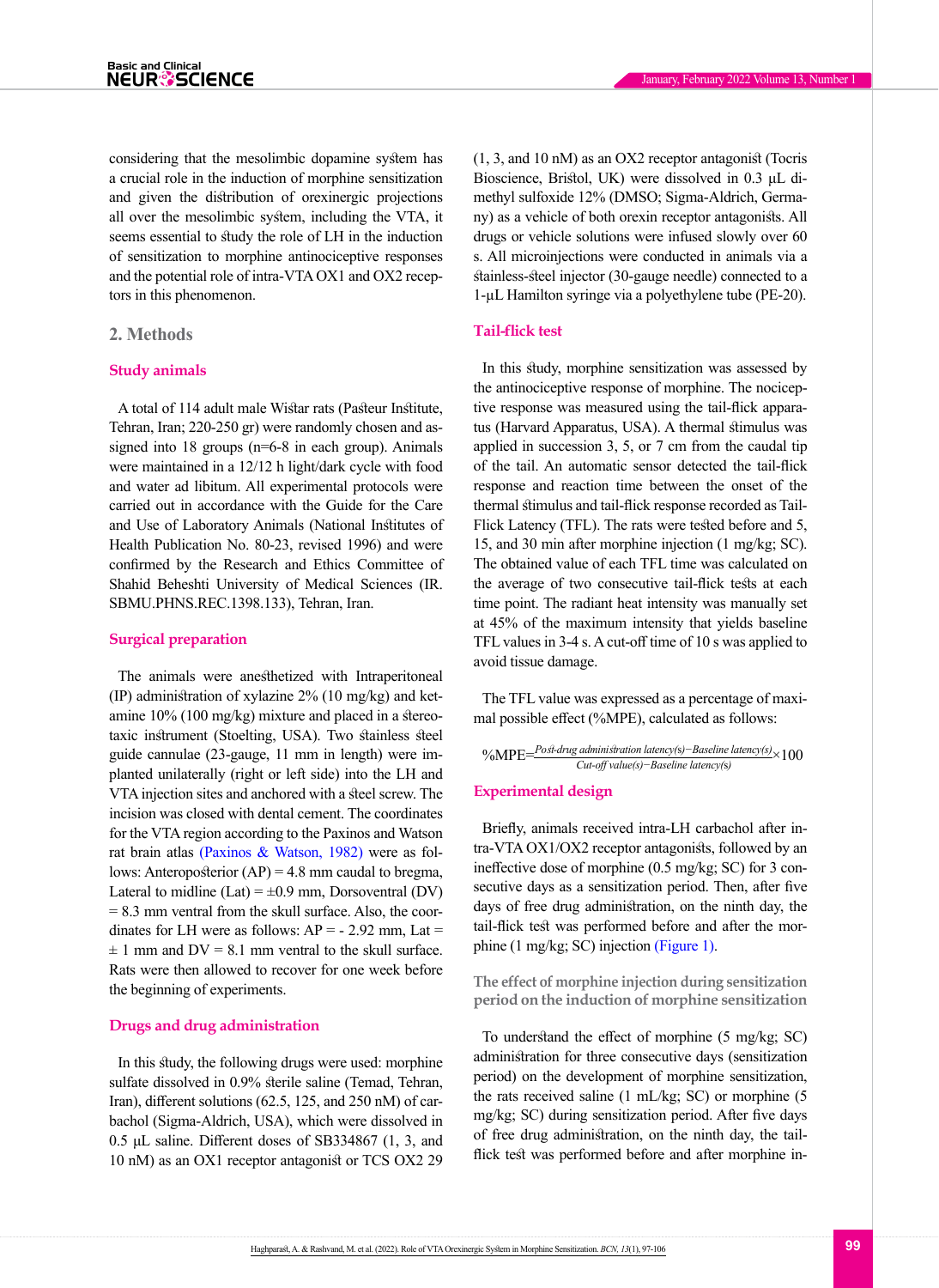

<span id="page-3-0"></span>**Figure 1.** A Schematic timeline of the experimental protocol **Figure (2)**

**NEUR<sup>®</sup>SCIENCE** 

Carbachol was dissolved in 0.5 µL saline and was microinjected into the lateral hypothalamus region in the rat's brain. SB334867 and TCS OX2 29 were dissolved in 0.3 µL DMSO (12%) and were microinjected into the ventral tegmental area region in the rat's brain.

TF: Tail-Flick; SC: Subcutaneous.

jection. To determine the appropriate dose of morphine for induction of morphine sensitization, different doses of morphine (0.1, 0.5, and 1 mg/kg; SC) were injected before the tail-flick test.

**The effect of co-administration of carbachol and ineffective dose of morphine during the sensitization period on the induction of morphine sensitization** 

To elucidate the role of intra-LH administration of carbachol in the development of morphine sensitization, during a 3-day sensitization period, different doses of carbachol  $(62.5, 125, and 250 \text{ nM}/0.5 \mu L \text{ saline})$  were microinjected just before the injection of saline (1 mL/kg; SC) or the ineffective dose of morphine (0.5 mg/kg; SC) during sensitization period. After five days of free drug administration, on the ninth day, the tail-flick test was performed before and after the morphine (1 mg/kg; SC) injection.

**The role of OX1 and OX2 receptors within the VTA in the LH stimulation-induced morphine sensitization** 

In this set of experiments, different doses of SB334867 (1, 3, and 10 nM) as an OX1 receptor antagonist or TCS OX2 29 (1, 3, and 10 nM/0.3 µL DMSO) as an OX2 receptor antagonist were microinjected 5 minutes before concurrent administration of the ineffective dose of morphine (0.5 mg/kg; SC) and intra-LH administration of the highest dose of carbachol (250 nM/0.5 µL saline) during 3-day sensitization period to evaluate the role OX1 and OX2 receptors within the VTA in the LH stimulation-induced morphine sensitization. After five days of free drug administration, on the ninth day, a tailflick test was performed before and after the morphine (1 mg/kg; SC) injection.

#### **Histological verification**

After completing the experiments, the animals were anesthetized with a ketamine and xylazine mixture. Animals were then transcardially perfused with 0.9% normal saline and formaldehyde solution (10%). After removing the rat brains, 50-μm transverse brain sections were prepared, and the location of the guide cannula tips was compared with the VTA coordinates in the rat brain atlas (Paxinos [& Watson, 2006\)](#page-9-11). The animals with the wrong cannulae placements were excluded from the data analysis.

#### **Statistical analysis**

All statistical analyses were performed using commercially available software GraphPad Prism® 6.0 (GraphPad Software, CA, USA). Data were expressed as mean  $\pm$  SEM (standard error of the mean). The obtained %MPE at any time set intervals in all groups were subjected to a 1-way Analysis of Variance (ANOVA)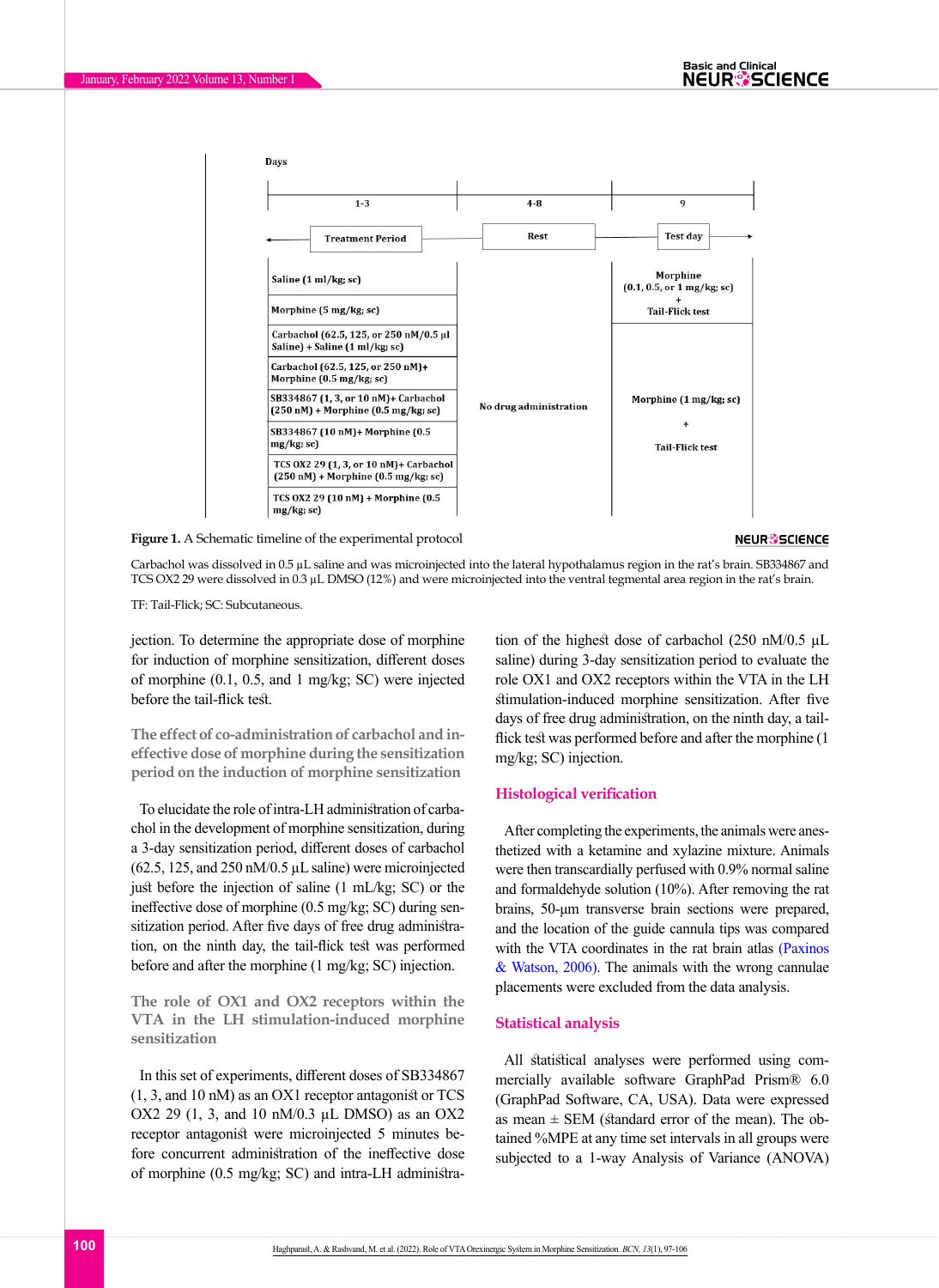

#### **NEUR<sup>8</sup>SCIENCE**

<span id="page-4-0"></span>**Figure 2.** Effect of morphine administration during the sensitization period on the induction of morphine sensitization measured by Tail-Flick Test

Three consecutive days (sensitization period) of morphine administration (5 mg/kg; SC) followed by five days of no drug administration enhanced sensitization to the antinociceptive response of morphine (1 mg/kg; SC). The percentage mean of maximal possible effect (%MPE) was considered an antinociceptive index. Injection of saline instead of morphine did not induce morphine sensitization at any doses of morphine. Each point shows the mean ± SEM for seven rats in each group.

\*\*\*P<0.001 compared to the saline-control group.

followed by the Dunnett or Newman-Keuls multiple comparisons test. P values less than 0.05 were considered significant statistically.

#### **3. Results**

### **The effect of morphine injection during sensitization period on the induction of morphine sensitization**

One-way ANOVA followed by the Dunnett test  $(F_{6,48}$ = 21.51,  $P<0.0001$ ; [Figure 2](#page-4-0)) showed that morphine administration (5 mg/kg; SC) for three consecutive days (sensitization period) enhanced sensitization to the antinociceptive response of morphine in animals which received morphine 1 mg/kg but not 0.1 or 0.5 mg/kg before the tail-flick test. Thus, 1 mg/kg of morphine was selected as the appropriate dose for the rest of the experiments. The mean percentage of maximal possible effect (%MPE) was considered an antinociceptive index. As shown in [Figure 2](#page-4-0), saline (1 mL/kg; SC) administration instead of morphine (5 mg/kg; SC) during the sensitization period could not induce morphine sensitization in animals that received different doses of morphine (0.1, 0.5, or 1 mg/kg; SC) before the nociceptive test.

## **The effect of concomitant administration of carbachol and morphine during the sensitization period on the induction of morphine sensitization**

One-way ANOVA followed by the Newman-Keuls multiple comparisons test indicated that intra-LH microinjection of carbachol (125 and 250 nM/ 0.5 μL saline) just before injection of an ineffective dose of morphine (0.5 mg/kg; SC) during the sensitization period enhanced sensitization to the antinociceptive response of morphine  $(F_3, _2=16.63, P<0.0001;$  [Figure 3](#page-5-0), right panel). In contrast, 62.5 nM of carbachol could not induce morphine sensitization. As shown in [Figure 3](#page-5-0), 1-way ANOVA followed by the Dunnett test  $(F_{3, 26}=0.1277, P=0.9427;$  Left panel) indicated that concurrent administration of saline (1 mL/kg; SC) and different doses of intra-LH carbachol  $(62.5, 125, and 250 \text{ nM}/0.5 \mu L \text{ saline})$  for three consecutive days could not induce sensitization to the antinociceptive response of morphine (1 mg/kg; SC) measured by the tail-flick test.

**The effect of Intra-VTA Injection of OX1 receptor antagonist, SB334867 on the LH stimulation-Induced morphine sensitization**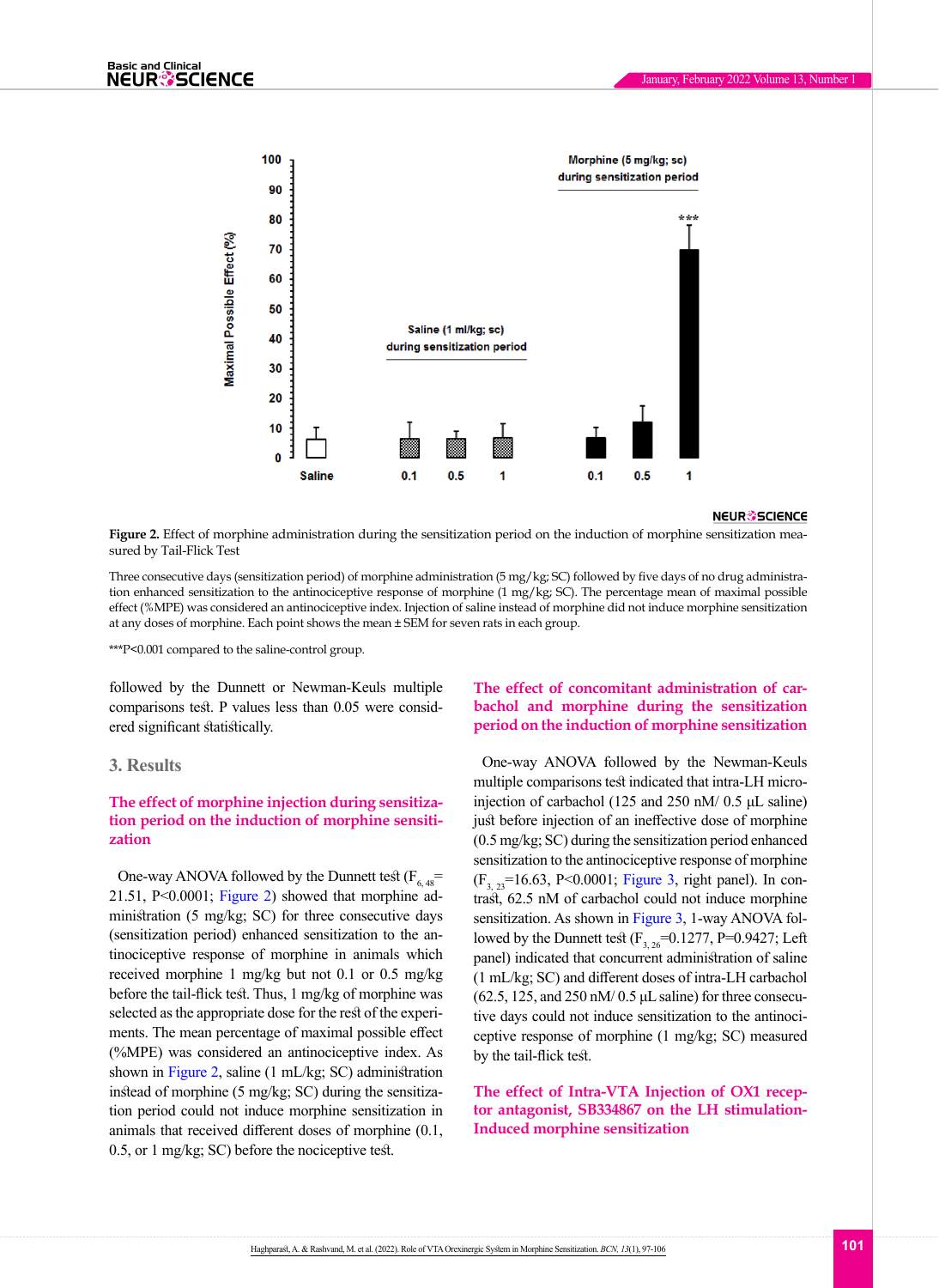

Morphine (1 mg/kg; sc) for nociceptive test

#### **NEUR<sup>®</sup>SCIENCE**

<span id="page-5-0"></span>**Figure 3.** Effect of chemical stimulation of the Lateral Hypothalamus (LH) by carbachol before morphine injection during sensitization period on the induction of morphine sensitization measured by Tail-Flick Test

Intra-LH microinjection of carbachol just before injection of an ineffective dose of morphine (0.5 mg/kg; SC) during the sensitization period (right panel) enhanced sensitization to the antinociceptive response of morphine. In contrast, concurrent administration of saline (1 mL/kg; SC) and different doses of intra-LH carbachol during the sensitization period (left panel) could not induce morphine sensitization. Each point shows the Mean±SEM for 6-7 rats in each group.

P<0.01 and \*\*\*P<0.001 compared to the saline-control group. P<0.01 and †††P<0.001 compared to the respective vehicle groups.

One-way ANOVA followed by the Dunnett test indicated that the blockade of OX1 receptors within the VTA by SB334867 before intra-LH microinjection of carbachol could decrease the morphine sensitizationinduced by co-administration of carbachol (250 nM/0.5  $\mu$ L saline) and ineffective dose of morphine (0.5 mg/kg; SC) ( $F_{5, 41}$ =14.37, P<0.0001; [Figure 4](#page-6-0)). However, intra-VTA administration of the highest dose of SB334867 (10 nM/0.3 µL DMSO) alone did not induce morphine sensitization measured by the tail-flick test. Moreover, statistical analysis showed that intra-VTA administration of SB334867 (3 and 10 nM/0.3 µL DMSO) could block the morphine sensitization induced by carbachol microinjection compared to the group which received intra-VTA DMSO instead of SB334867 [\(Figure 4\).](#page-6-0)

#### **The effect of Intra-VTA injection of OX2 receptor antagonist, TCS OX2 29 on the LH stimulationinduced morphine sensitization**

As shown in [Figure 5](#page-7-0), one-way ANOVA followed by the Dunnett test indicated that intra-VTA microinjection of OX2 receptor antagonist, TCS OX2 29 before co-administration of carbachol (250 nM/0.5 µL saline) and ineffective dose of morphine could decrease the morphine sensitization  $(F_{5,40} = 16.5, P < 0.0001;$  [Figure 5](#page-7-0)). However, intra-VTA administration of the highest dose of TCS OX2 29 (10 nM/0.3 µL DMSO) alone did not induce morphine sensitization. Besides, 1-way ANOVA showed that only the highest dose of TCS OX2 29 (10 nM/0.3  $\mu$ L DMSO) could block the morphine sensitization induced by carbachol microinjection compared to the group which received intra-VTA DMSO instead of TCS OX2 29 in this set of experiments [\(Figure 5\)](#page-7-0).

#### **4. Discussion**

The current study demonstrates the contribution of OX1 and OX2 receptors within the VTA in morphine sensitization induced by LH's chemical stimulation before the subcutaneous injection of the ineffective dose of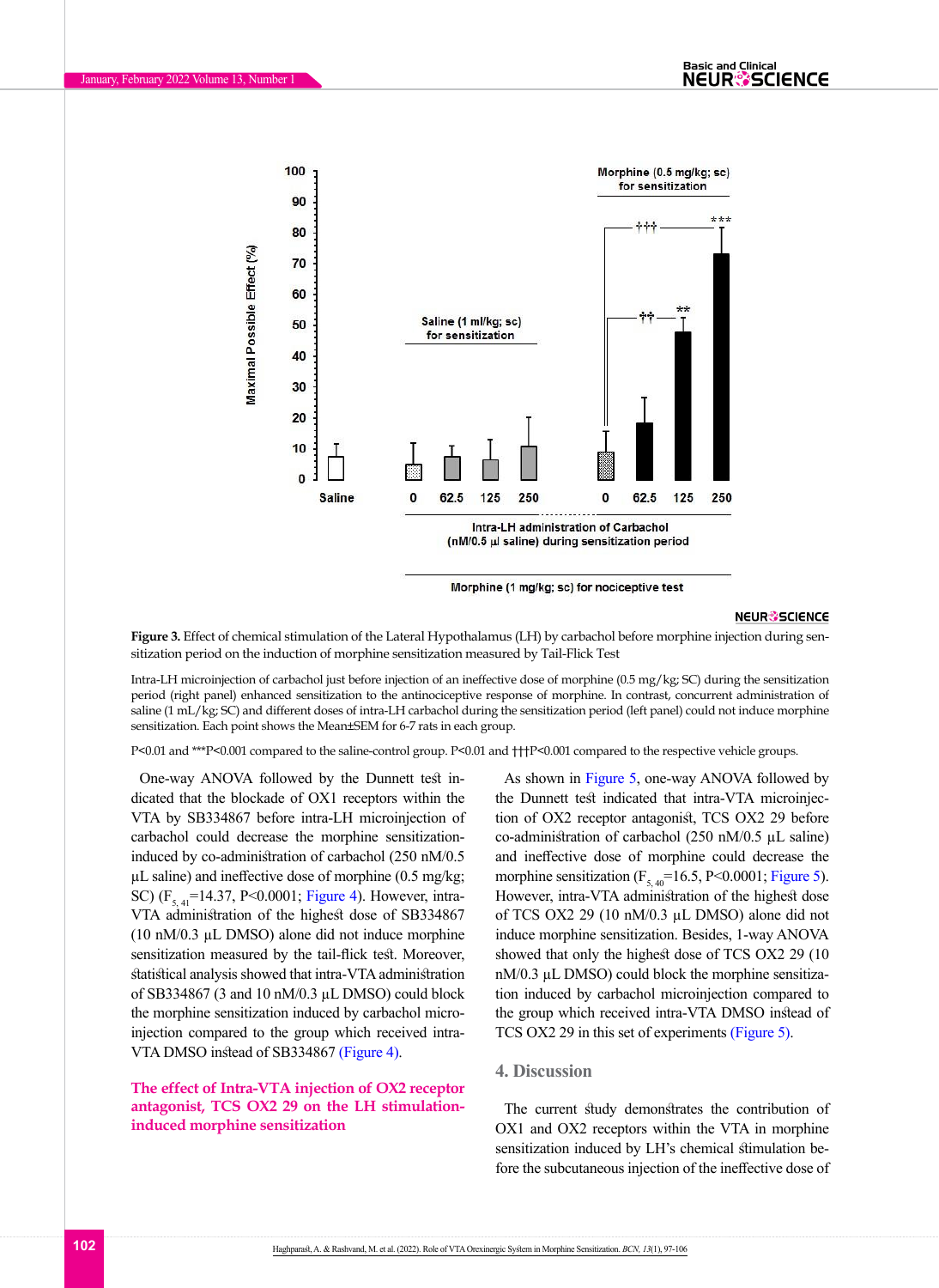

Morphine (1 mg/kg; sc) for nociceptive test

#### **NEUR<sup>®</sup>SCIENCE**

<span id="page-6-0"></span>**Figure 4.** The effect of intra-VTA injection of SB334867 on the morphine sensitization-induced by co-administration of carbachol and morphine

Intra-VTA administration of OX1 receptor antagonist, SB334867 before co-administration of intra-LH carbachol (250 nM/0.5 µL saline) and ineffective dose of morphine (0.5 mg/kg; SC) during the sensitization period could decrease the morphine sensitization-induced by concurrent administration of carbachol and morphine. Morphine sensitization was measured by the tail-flick test. Each point shows the Mean±SEM for 7 rats in each group.

\*\*P<0.01 and \*\*\*P<0.001 compared to the saline-control group. †P<0.05 and †††P<0.001 compared to the DMSO group.

morphine. The significant findings of this study were as follows: 1) concurrent microinjection of carbachol into the LH and subcutaneous injection of morphine for three consecutive days as the sensitization period, enhanced sensitivity to the antinociceptive effects of morphine; 2) blockade of the OX1 and OX2 receptors within the VTA during sensitization period, significantly reduced the morphine sensitization induced by co-administration of carbachol and morphine, and 3) The contribution of OX1 receptors in the VTA was more predominant than that of OX2 receptors to morphine sensitization.

The present study indicates that subcutaneous injection of morphine (5 mg/kg) for three consecutive days followed by five days of free-morphine administration induced sensitization to the antinociceptive response of morphine (1 mg/kg but not morphine 0.1 or 0.5 mg/ kg). In this respect, certain similar studies indicated that repeated administration of morphine (5 mg/kg; SC) for three consecutive days followed by five days of washout

increased antinociceptive responses of morphine (1 mg/ kg) in sensitized animals [\(Charmchi et al., 2016;](#page-8-0) Molaei, Sanati, Zaringhalam, & Haghpara[st, 2014;](#page-9-12) [Reisi](#page-9-1) [et al., 2014\).](#page-9-1) On the other hand, it has been reported that repeated morphine administration (20 mg/kg; IP) for seven days (Roeckel et al., 2017) or a regimen of three days of morphine (20 mg/kg; IP) followed by a five days washout led to opioid-induced hyperalgesia in mice [\(Ahmadi, Golbaghi, Azizbeigi, & Esmailzadeh,](#page-8-4) [2014\)](#page-8-4). This discrepancy stems from the dosage and duration of morphine administration. The obtained results also showed that intra-LH microinjection of carbachol for three consecutive days followed by five days of no drug administration could not potentiate morphine sensitization, while co-administration of intra-LH carbachol and ineffective dose of morphine (0.5 mg/kg; SC) during the sensitization period enhanced sensitivity to the antinociceptive response of morphine. Previously it has been shown that chemical stimulation of LH potentiated morphine sensitization in the CPP paradigm [\(Razavi et](#page-9-6)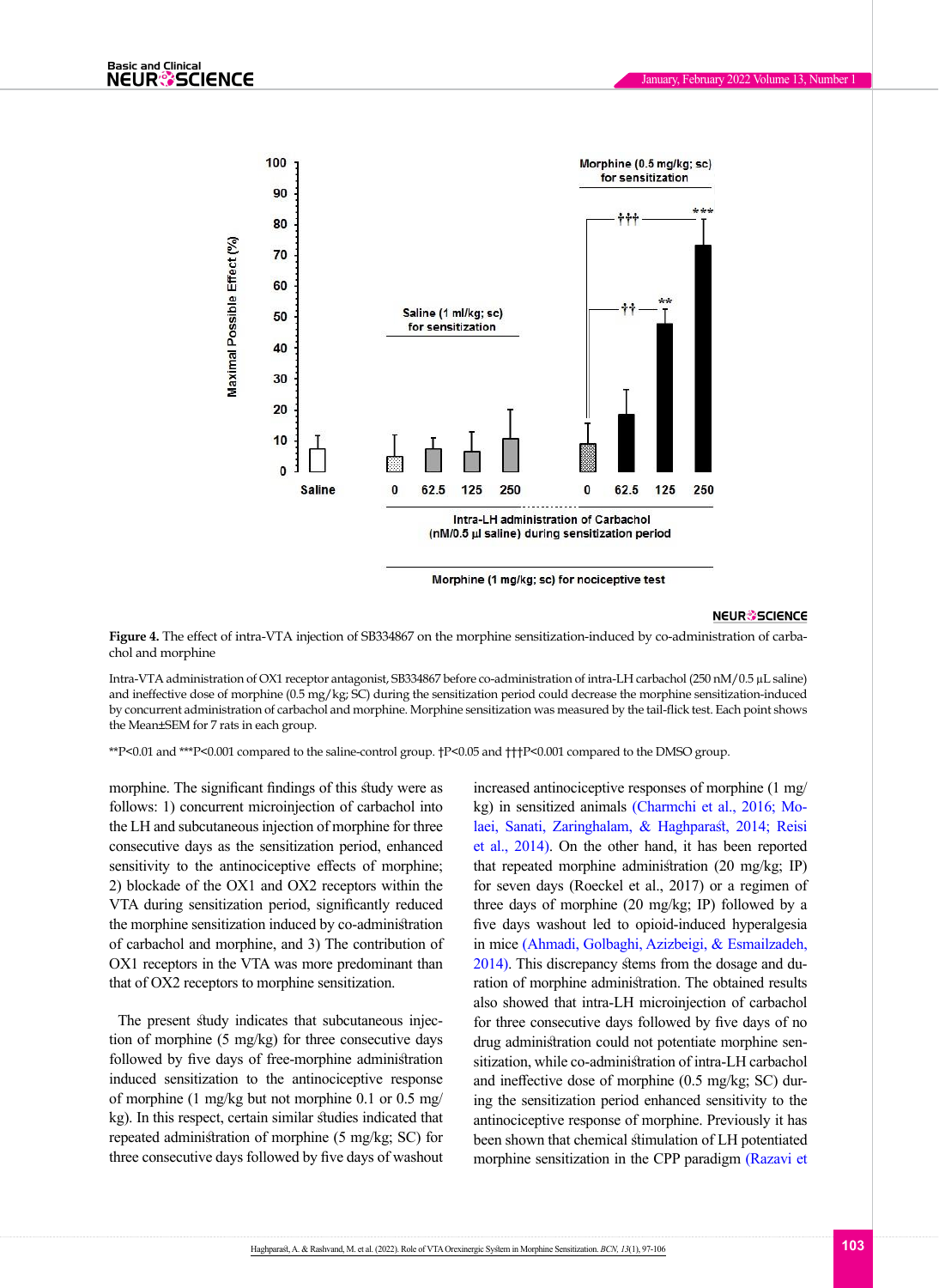



#### **NEUR<sup>®</sup>SCIENCE**

<span id="page-7-0"></span>**Figure 5.** The effect of intra-VTA injection of TCS OX2 29 on the morphine sensitization-induced by co-administration of carbachol and morphine

 Intra-VTA administration of OX2 receptor antagonist, TCS OX2 29 (10 nM/0.3 µL DMSO) before co-administration of intra-LH carbachol (250 nM/0.5 µL saline) and ineffective dose of morphine (0.5 mg/kg; SC) during the sensitization period could decrease the morphine sensitization by concurrent administration of carbachol and morphine. Morphine sensitization was measured by the tailflick test. Each point shows the Mean±SEM for 6-8 rats in each group.

\*P<0.05 and \*\*\*P<0.001 compared to the saline-control group. †P<0.05 compared to the DMSO group.

[al., 2014\),](#page-9-6) and orexinergic neurons of the LH, and not nearby Melanin-Concentrating Hormone (MCH) neurons, have µ-opioid receptors and implicate in the addictive behaviors in response to chronic morphine administration [\(Georgescu et al., 2003\).](#page-8-5) Intracerebroventricular (ICV) injection of SB-334867 as a selective OX1 receptor antagonist before subcutaneous injection of morphine has been reported to decrease morphine-induced antinociceptive response in formalin test [\(Azhdari-Zarmehri,](#page-8-6)  [Esmaeili, Sofiabadi, & Haghdoost-Yazdi, 2013\).](#page-8-6) Steiner et al. reported that blockade of both orexin receptors by oral gavage of almorexant decreased morphine-induced sensitization to the locomotor activity in sensitized rats [\(Steiner, Lecourt, & Jenck, 2013\).](#page-9-13) Therefore, some effects of morphine administration mediate by orexin receptors. The results of the present study revealed that chemical stimulation of LH induced morphine sensitization by affecting

OX1 and OX2 receptors within the VTA. There is a dense projection of orexin neurons from the LH to the dopaminergic and non-dopaminergic neurons in the VTA. Accordingly, single-unit extracellular and wholecell patch-clamp recordings indicated that orexin depolarizes these neurons and increases the firing frequency of either group of neurons [\(Korotkova, Sergeeva, O. A.,](#page-8-7)  [Eriksson, Haas, & Brown, 2003\)](#page-8-7). Functional interplay between orexin and dopamine neurons of the mesolimbic system has been reported to implicate rewarding effects and hyperlocomotion induced by morphine [\(Nar](#page-9-14)[ita et al., 2006\)](#page-9-14).

Several lines of the study reveal that the induction of drug sensitization is not only associated with the release of dopamine [\(Lv et al., 2019;](#page-9-0) [Stout et al., 2016\)](#page-9-15) but is also pertinent to the alterations in the sensitivity of dopamine receptors in the mesolimbic structures, including the NAc, VTA, striatum, and hippocampus (for review, see Listos, Łupina, Talarek, Mazur, Orzelska-Górka, & Kotlińska, 2019). Besides, the blockade of dopamine receptors within the VTA and NAc prevents sensitization to the antinociceptive response of morphine [\(Reisi et al.,](#page-9-1)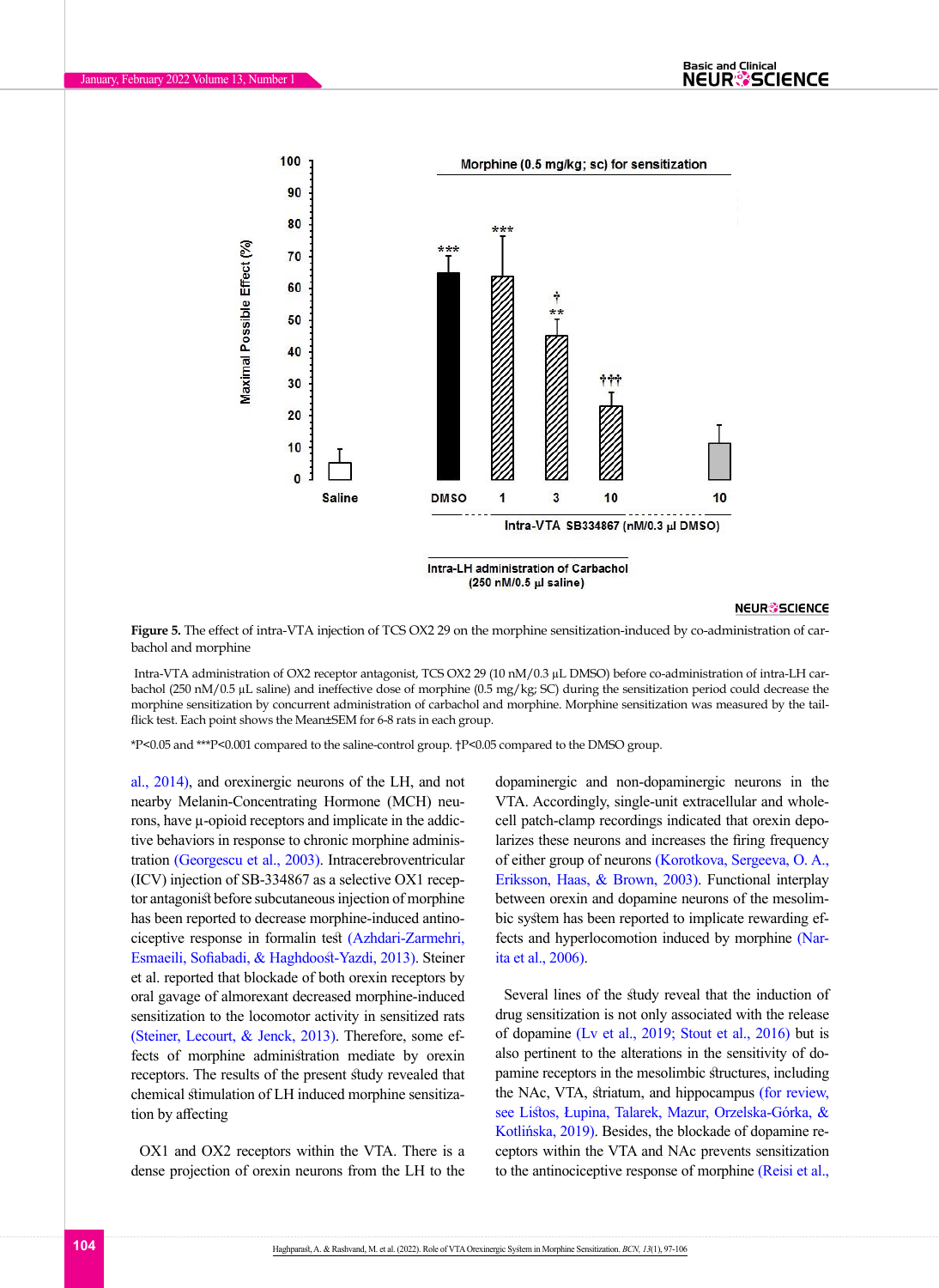[2014\)](#page-9-1). It has been reported that the levels of dopamine and its major metabolites in the NAc are markedly increased by intra-VTA administration of both orexin A and orexin B [\(Narita et al., 2006\)](#page-9-14). Moreover, orexin A can induce its antinociceptive response by activating intra-VTA orexinergic receptors, which activate the dopaminergic inputs to the NAc in rats [\(Yazdi-Ravandi, Razavi,](#page-9-16)  [Haghparast, Goudarzvand, & Haghparast, 2014\)](#page-9-16). It has been demonstrated that microglial activation following chronic administration of morphine leads to disruption of the VTA dopaminergic circuitry [\(Taylor et al., 2016\)](#page-9-17). Besides, Glial Fibrillary Acidic Protein (GFAP), an important marker of astrocyte activation, increased the striatum and the prefrontal cortex in morphine sensitized rats. However, intraperitoneal administration of SB-334867 reversed these alterations [\(Łupina et al., 2018\).](#page-9-5) So it seems that the interaction of orexin and the mesolimbic dopamine system plays a crucial role in inducing sensitization to the antinociceptive response of morphine.

## **5. Conclusion**

Summing up, this study confirms and extends the contribution of OX1/OX2 receptors within the VTA in sensitization to the antinociceptive response of morphineinduced by concomitant intra-LH administration of carbachol and subcutaneous injection of morphine.

#### **Ethical Considerations**

#### **Compliance with ethical guidelines**

All experimental protocols were carried out in accordance with the Guide for the Care and Use of Laboratory Animals (National Institutes of Health Publication No. 80-23, revised 1996) and were confirmed by the Research and Ethics Committee of Shahid Beheshti University of Medical Sciences (IR.SBMU.PHNS.REC.1398.133), Tehran, Iran.

#### **Funding**

The Vice-Chancellor for Research and Technology of Shahid Beheshti University of Medical Sciences supported this work (Grant no. 98-21484-1398/12/20).

#### **Authors' contributions**

Conceptualization: Amir Haghparast; Methodology: Amir Haghparast; Investigation: Amir Haghparast; Writing – original draft: Mina Rashvand, Amir Haghparast; Writing – review & editing: Mina Rashvand, Amir Haghparast; Funding Acquisition, Resources, Supervision: Amir Haghparast.

#### **Conflict of interest**

The authors declared no conflict of interest.

#### **Acknowledgments**

The authors would also like to thank the Dental School, Shahid Beheshti University of Medical Sciences, for the cooperation in carrying out this study.

#### **References**

- <span id="page-8-4"></span>Ahmadi, S., Golbaghi, H., Azizbeigi, R., & Esmailzadeh, N. (2014). N-methyl-D-aspartate receptors involved in morphine-induced hyperalgesia in sensitized mice. *European Journal of Pharmacology, 737*, 85-90. [[DOI:10.1016/j.ejphar.2014.04.048](https://doi.org/10.1016/j.ejphar.2014.04.048)] [\[PMID](https://www.ncbi.nlm.nih.gov/pubmed/24842190)]
- <span id="page-8-6"></span>Azhdari-Zarmehri, H., Esmaeili, M. H., Sofiabadi, M., & Haghdoost-Yazdi, H. (2013). Orexin receptor type-1 antagonist SB-334867 decreases morphine-inducedantinociceptive effect in formalin test. *Pharmacology Biochemistry and Behavior, 112*, 64-70. [[DOI:10.1016/j.pbb.2013.09.018](https://doi.org/10.1016/j.pbb.2013.09.018)] [\[PMID](https://www.ncbi.nlm.nih.gov/pubmed/24125787)]
- <span id="page-8-2"></span>Borgland, S. L., Taha, S. A., Sarti, F., Fields, H. L., & Bonci, A. (2006). Orexin A in the VTA is critical for the induction of synaptic plasticity and behavioral sensitization to cocaine. *Neuron, 49*(4), 589-601. [\[DOI:10.1016/j.neuron.2006.01.016](https://doi.org/10.1016/j.neuron.2006.01.016)] [\[PMID](https://www.ncbi.nlm.nih.gov/pubmed/16476667)]
- <span id="page-8-0"></span>Charmchi, E., Zendehdel, M., & Haghparast, A. (2016). The effect of forced swim stress on morphine sensitization: Involvement of D1/D2-like dopamine receptors within the nucleus accumbens. *Progress in Neuro-Psychopharmacology and Biological Psychiatry, 70*, 92-9. [\[DOI:10.1016/j.pnpbp.2016.05.006\]](https://doi.org/10.1016/j.pnpbp.2016.05.006) [[PMID](https://www.ncbi.nlm.nih.gov/pubmed/27235796)]
- <span id="page-8-3"></span>Ezzatpanah, S., Babapour, V., & Haghparast, A. (2016). Differential contribution of orexin receptors within the ventral tegmental area to modulation of persistent inflammatory pain. *European Journal of Pain (United Kingdom), 20*(7), 1090-101. [[DOI:10.1002/ejp.833\]](https://doi.org/10.1002/ejp.833) [\[PMID](https://www.ncbi.nlm.nih.gov/pubmed/26871274)]
- <span id="page-8-1"></span>Fadel, J., & Deutch, A. Y. (2002). Anatomical substrates of orexin-dopamine interactions: Lateral hypothalamic projections to the ventral tegmental area. *Neuroscience, 111*(2), 379-87. [[DOI:10.1016/S0306-4522\(02\)00017-9\]](https://doi.org/10.1016/S0306-4522(02)00017-9)
- <span id="page-8-5"></span>Georgescu, D., Zachariou, V., Barrot, M., Mieda, M., Willie, J. T., Eisch, A. J., et al. (2003). Involvement of the lateral hypothalamic peptide orexin in morphine dependence and withdrawal. *Journal of Neuroscience, 23*(8), 3106-11. [\[DOI:10.1523/](https://doi.org/10.1523/jneurosci.23-08-03106.2003) [jneurosci.23-08-03106.2003\]](https://doi.org/10.1523/jneurosci.23-08-03106.2003) [[PMID](https://www.ncbi.nlm.nih.gov/pubmed/12716916)] [\[PMCID\]](http://www.ncbi.nlm.nih.gov/pmc/articles/PMC6742290)
- <span id="page-8-7"></span>Korotkova, T. M., Sergeeva, O. A., Eriksson, K. S., Haas, H. L., & Brown, R. E. (2003). Excitation of ventral tegmental area dopaminergic and nondopaminergic neurons by orexins/ hypocretins. *Journal of Neuroscience, 23*(1), 7-11. [\[DOI:10.1523/](https://doi.org/10.1523/jneurosci.23-01-00007.2003) [jneurosci.23-01-00007.2003\]](https://doi.org/10.1523/jneurosci.23-01-00007.2003) [[PMID](https://www.ncbi.nlm.nih.gov/pubmed/12514194)] [\[PMCID\]](http://www.ncbi.nlm.nih.gov/pmc/articles/PMC6742159)
- Listos, J., Łupina, M., Talarek, S., Mazur, A., Orzelska-Górka, J., & Kotlińska, J. (2019). The mechanisms involved in morphine addiction: An overview. *International Journal of Molecular Sciences, 20*(17), 4302. [\[DOI:10.3390/ijms20174302](https://doi.org/10.3390/ijms20174302)] [\[PMID](https://www.ncbi.nlm.nih.gov/pubmed/31484312)] [\[PMCID](http://www.ncbi.nlm.nih.gov/pmc/articles/PMC6747116)]